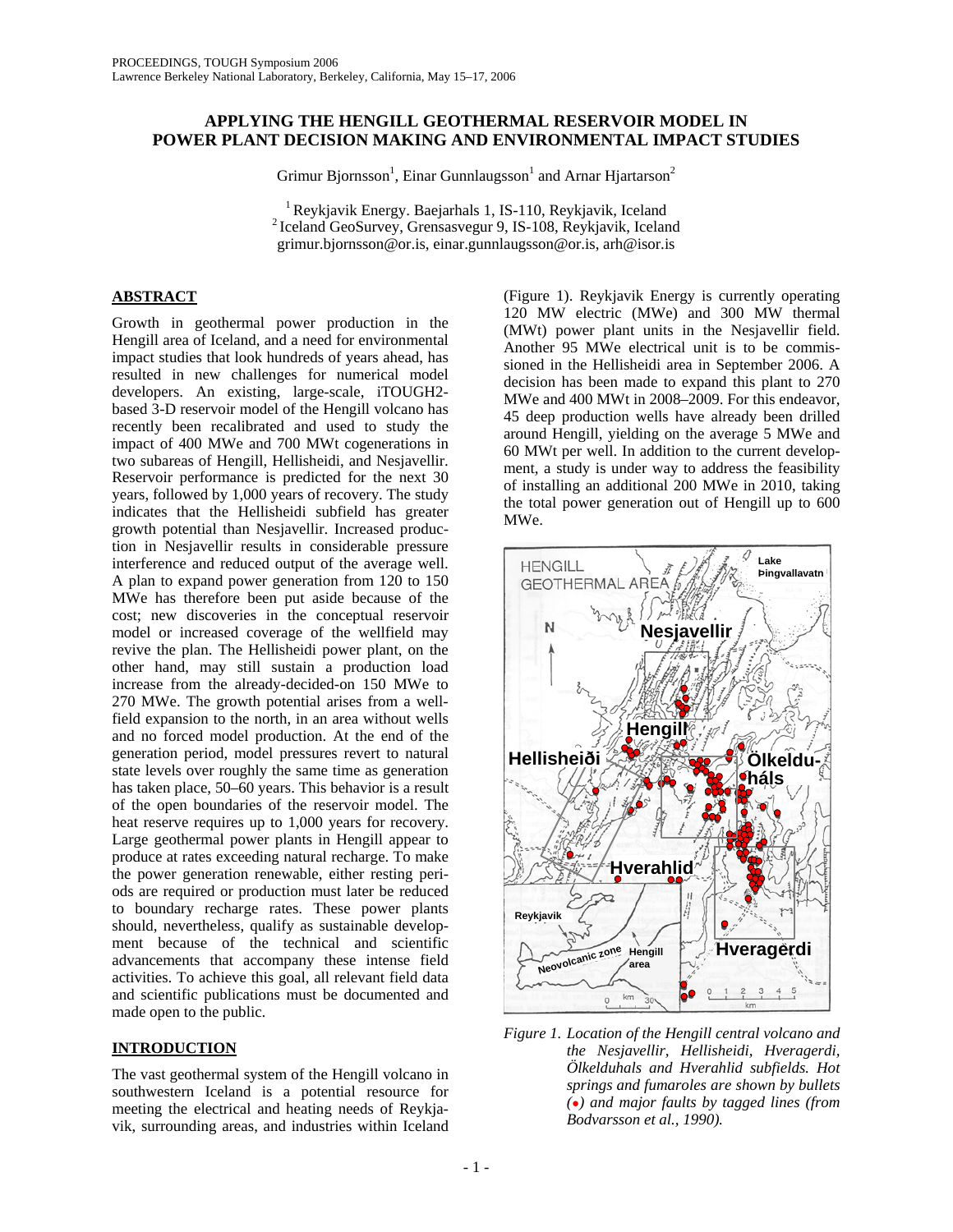Several subfields have been defined within the greater Hengill area, based on the geology and chemistry of fumaroles (Figure 1). These are: *Nesjavellir*, where the 120 MWe power plant is currently in operation; *Hellisheidi*, where 270 MWe will come on-line in 2008; *Hveragerdi*, where the geothermal resource is utilized by the local community; *Ölkelduhals*, a location of intense seismic and surface activity, where there are two production wells (with one more drilled this year), and finally *Hverahlid*, with one existing production well and two more drilled this year.

The current activities in the greater Hengill area require considerable multidisciplinary effort across the geothermal sciences and engineering, including surface mapping, drilling, resource assessment, modeling, marketing, construction, and finally management of power plants, wells and subsurface resources. For these processes, numerous permits and licenses are being requested by various local and national regulatory authorities. Among these, environmental impact assessment studies are likely the most challenging—not only for the field developer but also for the National Planning Agency (NPA), who reviews environmental impact reports and issues important permits for new power plants. Their task is far from straightforward; in particular when it comes to estimating the impact of a project for hundred of years (as opposed to the conventional 20–30 years needed to pay back the cost of new power plants). As a result of this situation, an existing numerical model of the Hengill area reservoir has often been used to study the feasibility of new power projects, while also assessing the very-long-term response of the geothermal resource to production. That work is the subject of this paper.

In this paper, we first present a conceptual model of the Hengill area reservoir. The 20-year history of numerical model development at Nesjavellir and Hengill is described, and the current numerical model is also briefly addressed. The recalibration phase of the Nesjavellir portion of the model is shown, and the feasibility of expanding the power plant at that site is discussed. New developments in the Hellisheidi area are also covered, in particular how the reservoir model has assisted in the decision-making process. We then describe our approach to estimating recovery times for heat and mass reserves in Hengill, assuming that all power generation will terminate in 2035. This is to better determine whether the impact of planned power-generation scenarios is reversible. Computed changes in mass and heat reserves are shown, and pressure interference from new production fields to the current ones is estimated by the numerical model. The paper concludes with a discussion on the benefits received from the numerical model, both in decision making by Reykjavik Energy and in assisting environmental authorities with their work.

#### **THE CONCEPTUAL MODEL**

The Hengill volcanic system lies on the boundary between the North American and European plates. The 2 cm/year rifting of the two plates activates a NNE trending system of normal faults and frequent magma intrusions. The rift zone is permeable, with numerous fumaroles and hot springs on the surface. This system is currently active, whereas its predecessor, the Hveragerdi system, is volcanically extinct but still hosting geothermal resources. Geology, geophysics, and drilling indicate a total resource area of around  $110 \text{ km}^2$  (Gunnlaugsson and Gislason, 2005).

The bedrock in the Hengill area is composed of basaltic lava layers, thick sequences of hyaloclastites, and vertical intrusions. Two NNE-striking volcanic fissures, which intersected the Hengill volcano 2,000 and 5,500 years ago, act as primary conduits for subsurface fluid flow in both Hellisheidi and Nesjavellir. Normal faulting is extensive and strikes to the NNE, leaving behind a fractured 3–4 km wide graben that has proven highly productive when drilled. Other fault directions are evident—both N-S, as in the S-Iceland seismic zone, and also transverse E-W (Tang et al., 2006; Tryggvason et al., 2002). Reservoir fluid is 240-330°C fresh water, low in total dissolved solutes (TDS) and gas. The geothermal reservoirs are liquid dominated and commonly sit on the boilingpoint-with**-**depth profile.



*Figure 2. Temperature distribution (°C) at 650 m b.sl. in Hengill. Star shows upflow zone for Hellisheidi and Nesjavellir. Black dots are wells.*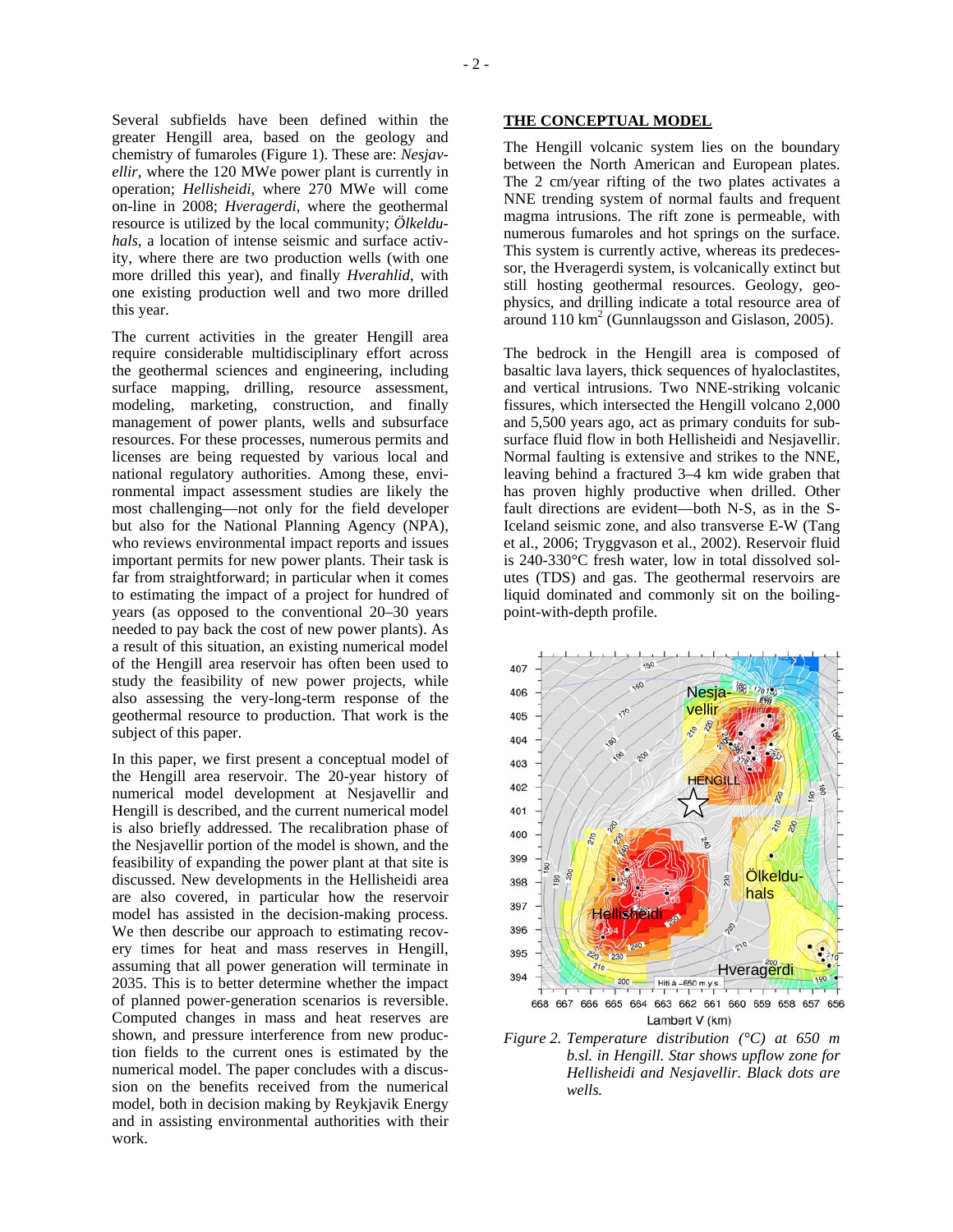

*Figure 3. A S-N temperature cross section between Hellisheidi and Nesjavellir. Arrows denote direction of flow. Cross section location is from lower left to upper right corner of Figure 2. Ellipses show re-injection sites.* 

Figure 2 presents measured temperatures at 650 m below sea level in the Hengill area. One dominant feature is the elongated temperature high  $(>240 \degree C)$ between the Hellisheidi and Nesjavellir fields. A common upflow zone for both fields is suggested near the Hengill summit.

Figure 3 presents a temperature cross section drawn between the Hellisheidi and Nesjavellir subfields of the Hengill system. The conceptual reservoir model is based on the figure. An upflow zone of hot fluid resides beneath the summit of the Hengill volcano. The ascending fluid then flows diagonally or laterally into both the Nesjavellir and the Hellisheidi fields. A gradual rise in temperature is observed with depth in Nesjavellir, whereas temperatures are reversed at Hellisheidi, a reversal explained by a lateral, cooler fluid recharge from the south. One driving force for the deep recharge is presumed to be a pressure low within the high-enthalpy upflow zone, at  $>2$  km depth. Cold groundwater reservoirs are fed by rain and snowfall on the Hengill topographic high. These discharge tens of cubic meters of cold water into Þingvallavatn Lake in the north and to the coastline in the south. Drilling of re-injection wells south of Hellisheidi have identified an interbedded warm outflow zone, most likely resulting from mixing of deep and shallow fluids. Re-injection from the Hellisheidi Power Plant will take place within this zone and also at greater depths within the active rift zone. The

Nesjavellir plant reinjects separated fluids at intermediate depths, but not into the deep resource.

A major seismic episode struck the Hengill area between 1994 and 2000, resulting in more than 80 thousand quakes (Vogfjord, 2005). Geodetic surveys confirmed up to 2 cm/year vertical crust movements that have been attributed to a minor inflation of a magma chamber in the Ölkeduhals area (Sigmundsson et al., 1997). Altogether, these geological and geophysical data point towards a dynamic geothermal resource of a large scale.

#### **NUMERICAL MODEL DEVELOPMENT**

Numerical modeling of the reservoir has been considered an integral part of the Hengill Wellfields development and management strategy. Table 1 gives an overview of milestones in the model history. The Nesjavellir subfield was initially modeled in 1986– 1988 (Bodvarsson et al., 1990 a, b). The model has been expanded and recalibrated several times as more production and drilling data has become available (Bodvarsson, 1993; Bodvarsson 1998; Bjornsson et al., 2000). This effort is considered a success: the model has repeatably been able to forecast field response to production. One positive feature in the Nesjavellir field response to the long generation period is that the outer model boundaries are more permeable than initially anticipated.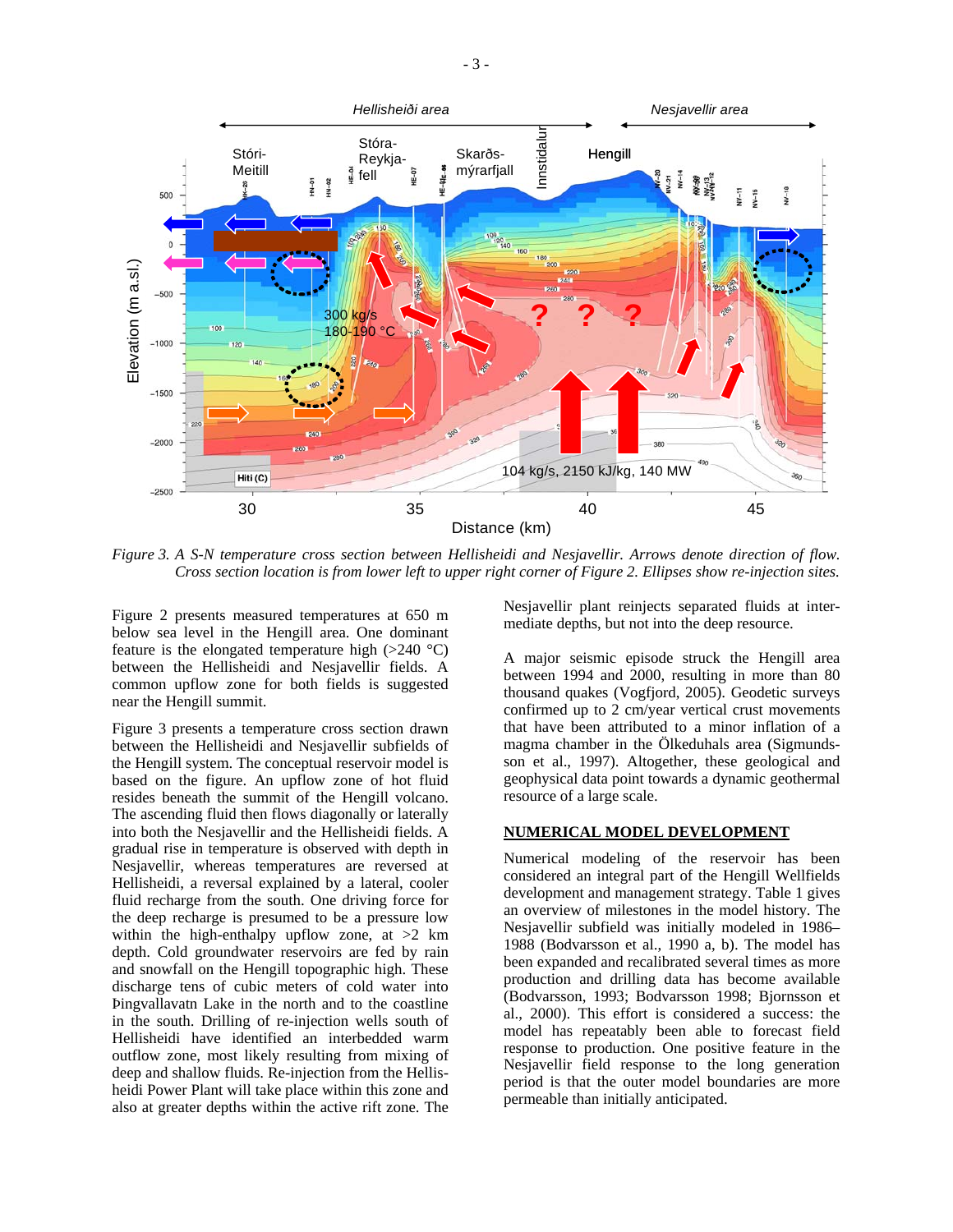Our last English paper on the Hengill numerical model was presented at the TOUGH2 symposium in 2003 (Bjornsson et al., 2003). At that time Reykjavik Energy was addressing the feasibility of building the 120 MWe Hellisheidi power plant, with the first 95 Mwe stage to be commissioned in September 2006. The model was not yet fully calibrated at the time of this conference, resulting in both wet and dry calibrations. But other factors, such as the fact that essential field data are still being gathered in new wells, have also delayed us. Finally, we learned only after the 2003 TOUGH Symposium that environmental impact studies required input from the model.

The final 2003 calibration version of the Hengill model was presented a few months later in an Icelandic report (Bjornsson and Hjartarson, 2003). The model not only considered reservoir performance during 20–30 years of production, but also addressed the recovery times of mass and heat reserves if production were stopped in 2035. Many new features were applied in the model development, the most important of which is that calibration was performed in the inverse iTOUGH2 environment (Finsterle, 1999). Three major advantages follow this approach (compared to the traditional forward modeling by TOUGH2). First, the model had to address a critical question posed by the field owner: Can a power plant in Hellisheidi drain pressure and, hence, affect power generation in Nesjavellir? To provide an answer here, the model had to be large, with the capacity to incorporate data from all subfields of the greater Hengill area. This resulted in a model area of  $100 \times$ 100 km (Figure 4).

| Year | Model                              | Generating<br>capacity | Comment                                                   |
|------|------------------------------------|------------------------|-----------------------------------------------------------|
| 1988 | Tough2, 4 layers,<br>300 elements, | <b>MWt</b>             | 300 or 400 1 <sup>st</sup> thermal unit in<br>Nesjavellir |
|      | 12 x 12 km                         |                        |                                                           |
| 1992 | Same, extended to<br>100x100 km    | 400 MWt                | Better pressure<br>support                                |
| 1998 | Same, wellfield                    | 60 MWe                 | 2 <sup>nd</sup> Nesjav. unit on                           |
|      | modifications                      | 200 MWt                | line in 1999                                              |
| 2000 | Same, minor                        | 90 MWe                 | 3 <sup>rd</sup> Nesjav. unit on                           |
|      | changes, iTough2                   | 300 MWt                | line in 2001                                              |
| 2003 | Large scale 3-D,                   | 240 MWe                | 4 <sup>th</sup> unit in Nesjav.                           |
|      | iTough2, cluster                   | 700 MWt                | New plant Hellish.                                        |
| 2005 | Nesjavellir 30 MWe                 | 270 MWe                | 5 <sup>th</sup> unit in Nesjav.                           |
|      | expansion                          | 700 MWt                | rejected                                                  |
| 2005 | Hellisheidi 150                    | 400 MWe                | Double plant size                                         |
|      | MWe expansion                      | 700 MWt                | in Hellisheidi                                            |

*Table 1. Milestones in Hengill reservoir model development*



*Figure 4. Layout of the Hengill mesh, in model coordinates. Red dots represent wells. The inlet shows mesh location in SW-Iceland.* 

Second, all field data to be simulated had to be safely and conveniently stored by the input file structure of iTOUGH2. Third, and most important, the automated calibration feature of iTOUGH2 had to save weeks of computation time (and frustration), while at the same time providing clues and suggestions regarding the correlation of parameters and the impact of individual datasets on the objectivity function, which measures the misfit between computed and measured values.

A few other features of the 2003 model version should be mentioned before describing the most recent work:

- Multi-node Linux clusters were applied for parallel computing. They greatly reduced calibration time, measured in working days.
- Model mesh is generated with the AMESH code (Haukwa, 1999). It consists of eight identical layers, with top and base layers inactive. Total number of elements is ~4,300. This approach ensures that the model mesh can be refined in areas of new field data without rebuilding from scratch.
- All wells produce against deliverability.
- Unix scripts were developed, virtually on the fly, for graphics, maintenance, and manipulating input and output files of the iTOUGH2 code. Generic Mapping Tool software (GMT) was used for illustrations (Wessel and Smith, 1995).
- The *steady-state-save* feature of iTOUGH2 proved essential for secure and complete calibration of all field data in one and the same model execution. We even took two additional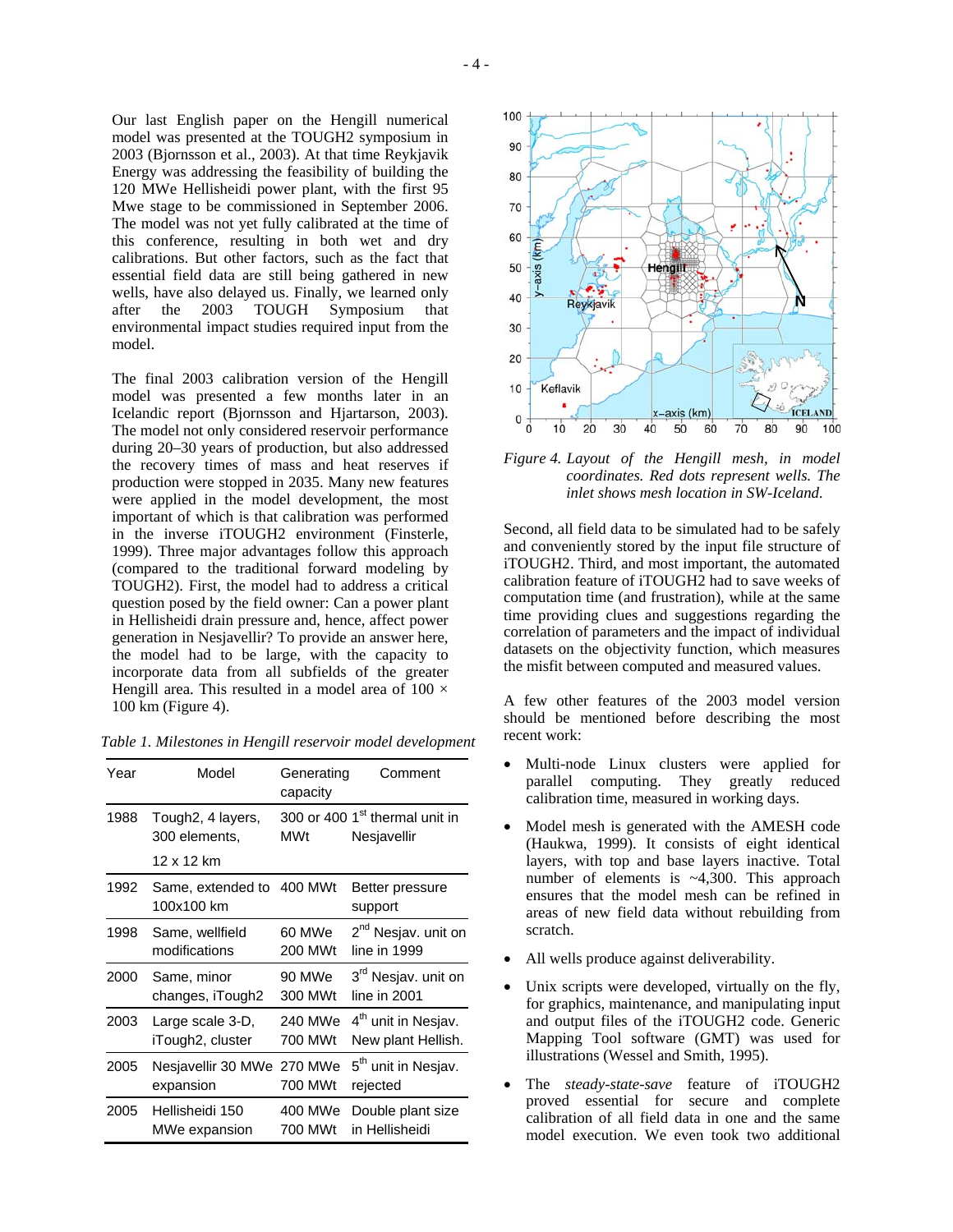measures in time-stepping management. First, a "TIMES" block for model predictions was included in the inverse file. Then, another "TIMES" block was introduced for model recovery computations after 2035. This means that in one and the same execution, iTOUGH2 simulates natural state conditions and known production history, and then computes a future power-generation scenario and model recovery after termination of all power generation. The sacrifice of added computer time (as opposed to breaking down input files for each step separately) is irrelevant compared to the comfort of knowing that future generation scenarios are all based on the same "best model" input files.

Outer model boundaries were specified at a constant 100°C/km thermal gradient and constant hydrostatic pressure. Only 1 upflow zone is present underneath the Hengill volcano. Temperature reversal in Hellisheidi was imposed by adding mass sinks at the southern margin of the wellfield. (See Figure 3 for source and sink flowrates and enthalpies.)

### **RECALIBRATION OF NESJAVELLIR FIELD**

The 2003 version of the Hengill model is still very much alive and has been activated recently in two projects (Table 1). In one of them, Reykjavik Energy wanted to estimate the response of adding a new 30 MWe unit to the already 120 MWe installed at Nesjavellir (Bjornsson and Hjartarson, 2005). For this purpose, all new field data between 2002 and 2005 were incorporated in the model, in particular pressure drawdown data. These lessons were learned during the calibration process:

- After incorporating all new field data, inverse modeling was applied for calibrating internal properties of the Nesjavellir wellfield. Unlike in the 2003 model calibration, we decided to strictly limit allowed ranges in permeability. This resulted in a permeability range generally narrower than one order of magnitude, compared to the 4–5 orders of magnitude range in the 2003 model.
- We also decided to have a triangular shape of allowed permeabilities, viewed in a cross section perpendicular to the Hengill fissure zone. The highest range complies with the axis of maximum rifting. Lowest permeabilities are specified on the margins of the rift zone. This approach resulted in wellfield permeabilities typically between 20 and 60 mD, near-field permeability between 5 and 15 mD, and far-field permeability from 1 and 10 mD.
- Contrary to the 2003 model, model properties outside wellfields were not inverted in the 2005 calibration, because of the lack of field data to

support inverse calibration. Instead, we fixed a 5 mD horizontal permeability at the outer margins and a 0.5 mD in the vertical direction. The anisotropy was necessary for preventing vertical convection in these outer areas.

- Inside Nesiavellir wellfield, the number of model properties was successfully reduced without sacrificing the close match to field data. This accounts primarily for anisotropy in permeability. Most rocks are now isotropic. Permeability barriers, introduced in earlier work, are (for example) nearly nonexistent in the current model.
- Finally, at the end of automated inverse modeling, boundary permeabilities were fine-tuned by forward runs only. This approach provided additional insight into the model behavior under calibration, and was quite efficient. For example, when a 2–3-times-faster host replaced the older one in the Linux cluster, the time for one forward run was reduced to less than 15 minutes.

Unlike in previous model studies at Hengill, recalibration and increased mass production resulted in considerable pressure interference and reduction in mean output at the Nesjavellir wells (Figure 5). The primary reason for this behavior has to do with the limited surface area available for wellpads. The extent of the Nesjavellir wellfield is, for example, severely constrained by the steep hills of Hengill Mountain in the south, towards the upflow zone (Figure 2). According to the model, sufficient steam can be produced out of the reservoir for the 30 MWe expansion. Drilling costs will, however, be high, because the addition must pay down the cost of drilling both new wells and drilling more make-up wells than needed for the 120 MWe power generation. The model study, however, suggests that this conclusion should be revisited if new discoveries are made in the conceptual reservoir model—for example, if a shallow stream zone layer is confirmed by drilling.

Figure 6 compares computed and measured pressure drawdown in observation well NJ-18 in Nesjavellir. Both 2003 and 2005 calibrations are shown. The figure demonstrates the convenience of the iTOUGH2 environment. Only 2–3 lines of new field data had to be added to an existing inverse input file to update this well from the 2003 to the 2005 model.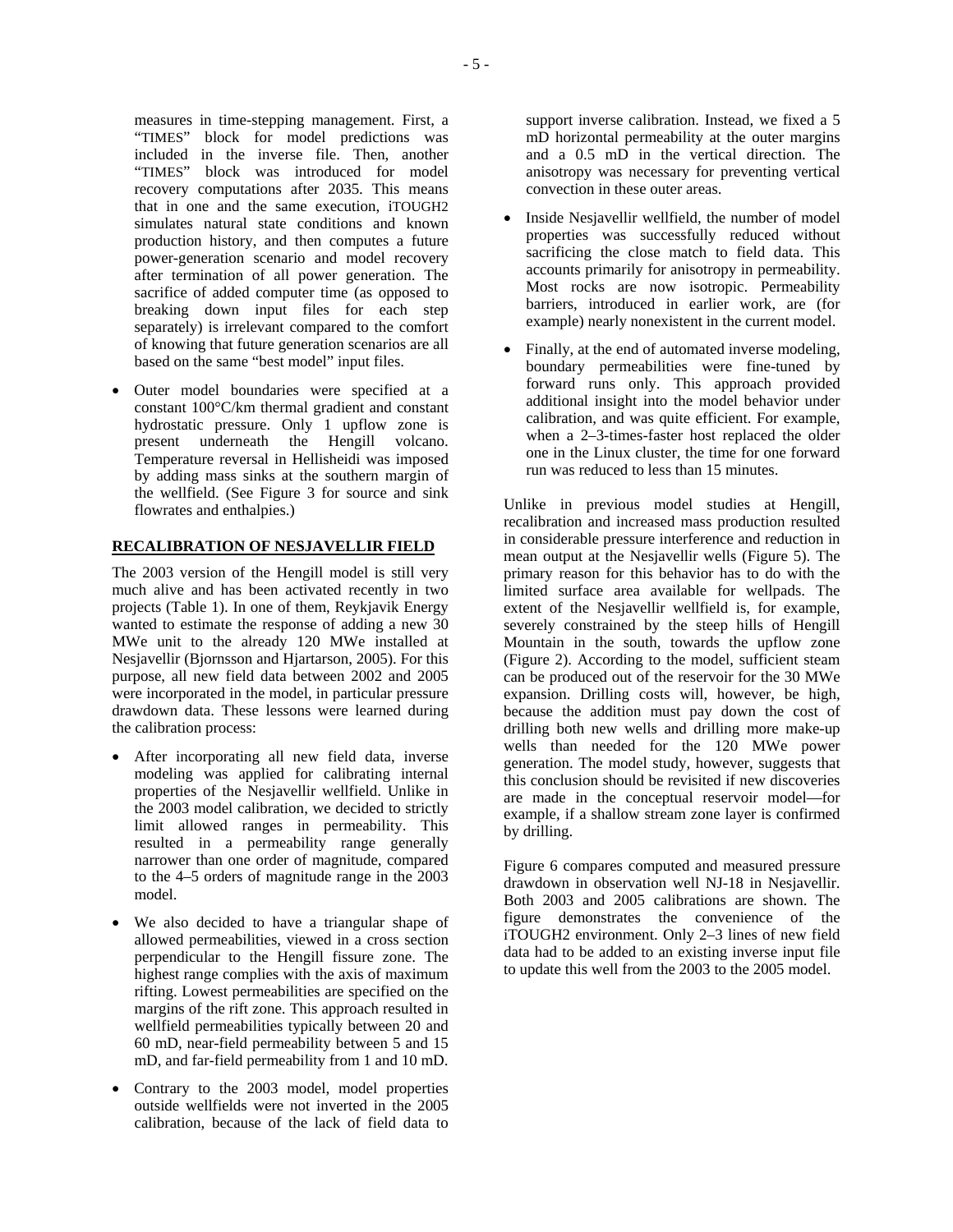

*Figure 5. High-pressure steam flow and number of flowing wells in the Nesjavellir 120 and 150 MWe scenarios. Model calibration from 2005.* 



*Figure 6. Computed (lines) and measured (dots) pressure drawdown in well NJ-18 in Nesjavellir. Year 2003 and 2005 models.* 

Figure 7 shows computed and measured enthalpy and mass flow out of well NJ-11 in Nesjavellir. This well is sensitive to discharge and shut-in of wells in the vicinity, resulting in variations in the well output. The 2003 model matched the production data quite nicely, whereas the 2005 calibration is less able to match the high enthalpy periods.



*Figure 7. Computed (lines) and measured (dots) flowrate and enthalpy of well NJ-11 in Nesjavellir. 2003 and 2005 models.* 

The 2005 model enthalpy mismatch in Figure 7 might be fixed by adding layers to the model. However, we chose not to do this, because of the large areal extent of the model and the identical layering throughout the domain. Alternatively, a permeability barrier to the west of NJ-11 can be made tighter, thereby reducing pressure support to the well and increasing boiling. Such small modifications in local model properties can, however, cause undesirable chain reactions in data matching in many other wells. We therefore prefer to hand this kind of situation to the automated inverse part of iTOUGH2, where all data sets contribute to optimum matching.

#### **ENVIROMENTAL IMPACT ASSESMENT FOR THE 120 MW HELLISHEIDI POWER PLANT**

The electricity market in Iceland is currently favorable for power producers, because the local aluminum industry has expanded. Since there is growing concern about the environmental impact of large hydropower projects, both the energy-intensive aluminum industry and the national political climate strongly favor new geothermal projects. Reykjavik Energy, which has become one of the players in this market situation, will commission the first stage of the Hellisheidi power plant next September. This unit passed the environmental licensing process in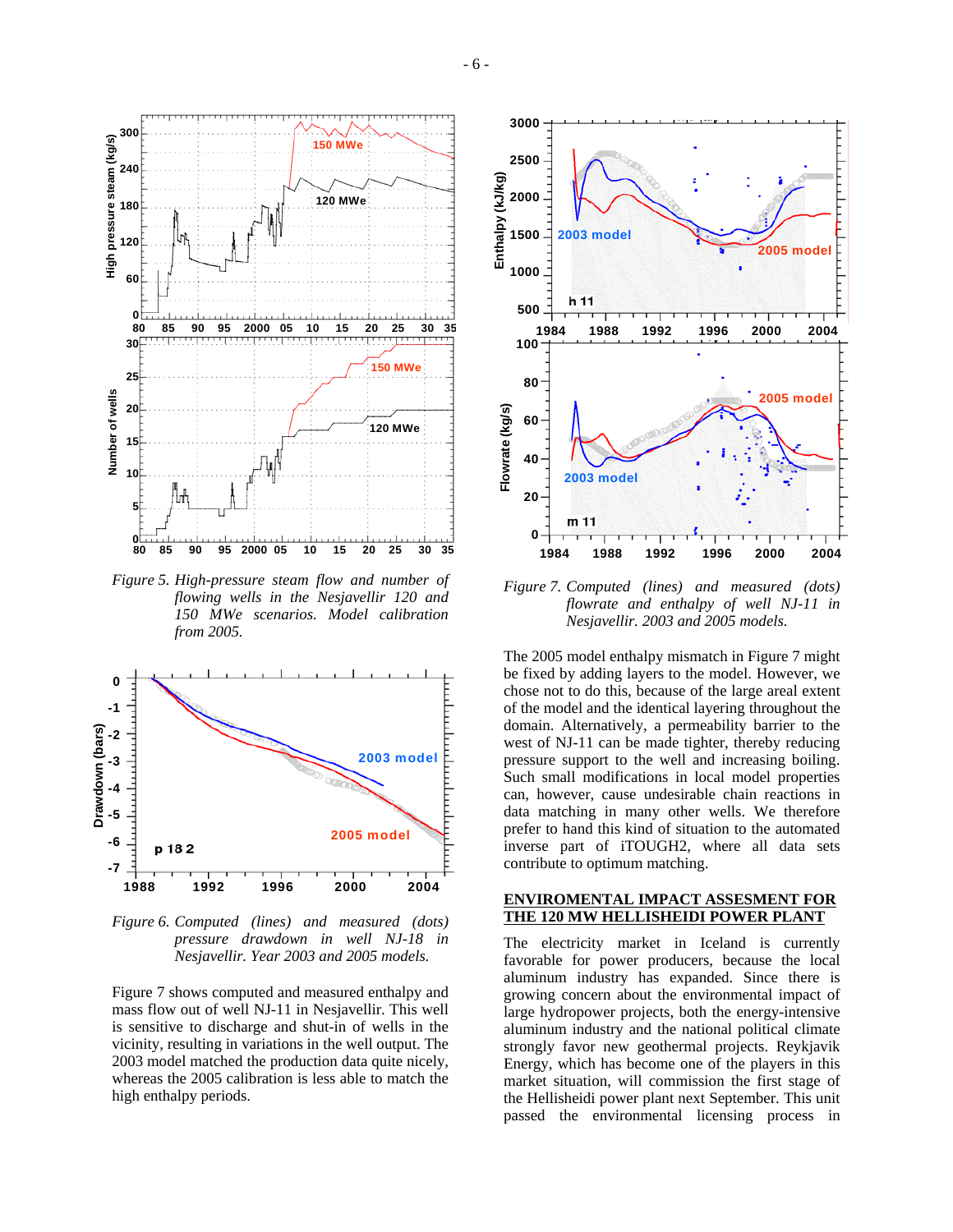February 2004, and a power purchase agreement was signed a month later.

The National Planning Agency (NPA) notified Reykjavik Energy back in 2003 that the traditional 20–30 years of reservoir performance studies provided by numerical modeling are insufficient for their licensing process. Field operators should recognize that many generations to come will harness heat and mass resources in Icelandic geothermal areas. Environmental impact reports therefore must look much farther ahead than bankers do, in order to respect goals set by sustainable development and renewable energy policies. This message placed reservoir modelers in an unusual situation. As an example, reservoir performance in the Hellisheidi area was based on limited well and production data. These data were hardly sufficient in 2003 to predict with confidence reservoir performance over 20–30 years of massive power generation, not to mention several hundred years. Browsing through the geothermal literature did not either provide any examples to follow, and we therefore decided to focus on the following:

- Admit that the science of geothermal reservoir engineering is still developing; meaning that model predictions may change as more is learned.
- Emphasize that in the current numerical model, uncertainties are interpreted conservatively. As an example, the model base layer is set tight at 2 km below sea level (Figure 3). The upflow zone recharge rate also stays constant in the model, despite a computed pressure drawdown. Events in geological history, like frequent magma intrusions, are excluded. Finally, the drilling history at Hellisheidi has shown that temperature reversals in many wells are less severe than indicated, by 6–12 months of thermal recovery after drilling. It is expected that these combined uncertainties indicate that the numerical model underestimates heat and mass reserves at Hengill, while overestimating the impact of generation. The model study therefore respects a rule of thumb applied in Iceland and elsewhere, that uncertainties are interpreted in favor of nature, not the power project.
- Generate geothermal fluids out of the model, at full load, up to 2035, and then terminate production. Compute heat and mass in storage between 1975 and 2035 and also during 3,000 years of recovery. Observe whether these two resources are recoverable and at what rate. The idea here is that although there is limited powergeneration history available for 20–30 reservoir performance studies, the numerical model should be suitably constrained for the recovery estimation. The steady-state field data should ensure this.

Figure 8 shows the history of model pressure and temperature at several locations within the Hengill area. Two features are of interest here. First, the model pressure will recover to initial values over roughly the same time as production has been ongoing, 50–60 years. In that sense, we conclude that the mass reserve at Hengill could be rather easily recovered.



*Figure 8. Computed temperature and pressure changes at several locations in the Hengill model, during production and recovery. Based on 2003 model calibration.* 

On the other hand, the model temperatures in Figure 8 need considerably longer time to recover than the pressure, nearly 1,000 years. Interestingly, we compute continuation of cooling trends after power generation is stopped. This may have to do with condensation of boiling volumes and the fact that cooler boundary recharge shows up faster within wellfields than mass and heat coming from the constant rate upflow zone. However, that recharge will eventually take over and bring the model back to the pre-exploitation status of 1975.

Although the in-field cooling of 10-15°C in Figure 8 seems considerable, note that the resource initial temperature is 250–320°C. This predicted temperature loss is still within the limits needed to keep wells flowing at pressures above that of the steam gathering system. Loss of producing wells in 2035 is therefore not anticipated, meaning that the resource will keep producing for the benefit of more generations to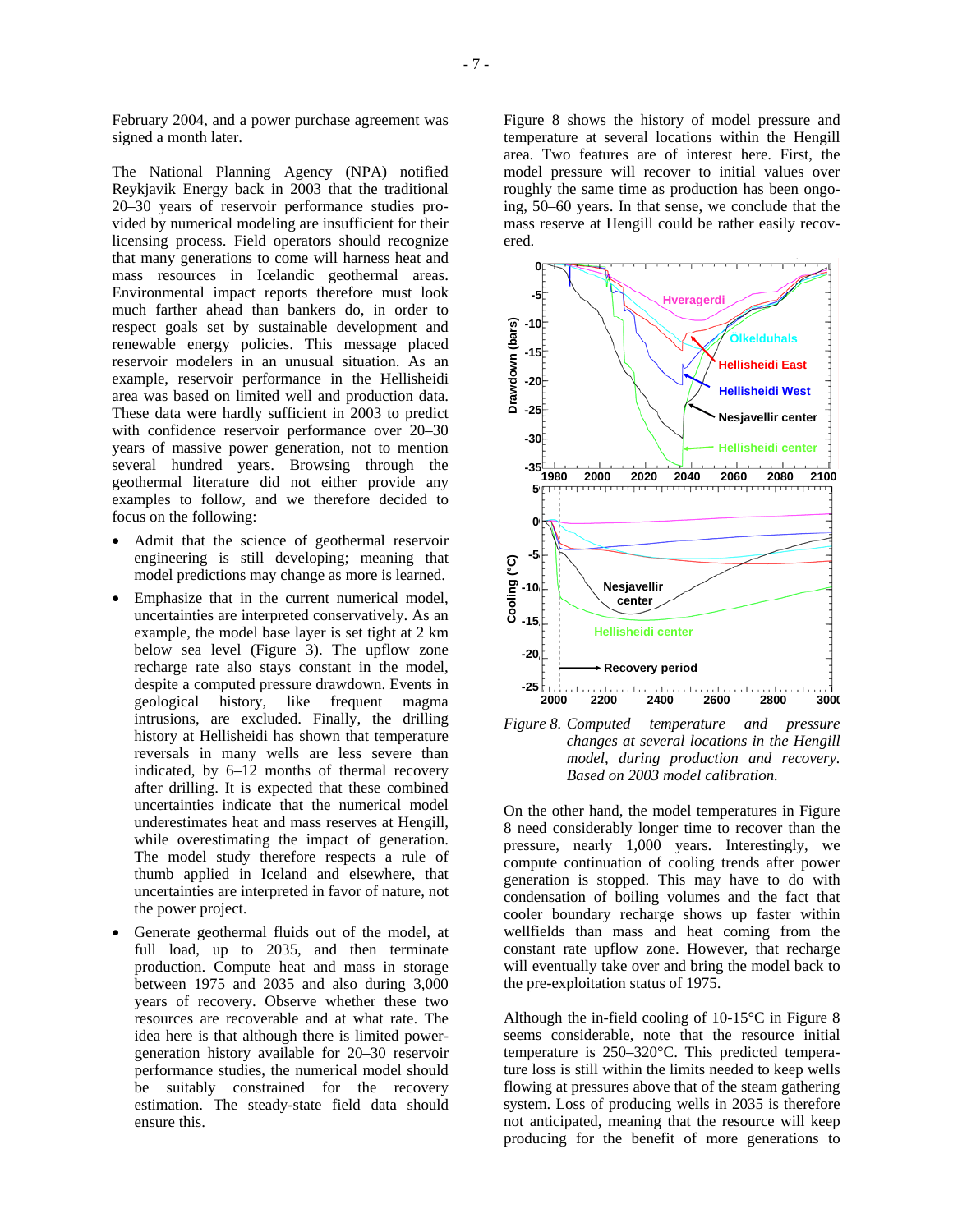come. That should allow the project to qualify as sustainable. Power-generation rates will, however, exceed recharge rates. The planned generation rates are therefore nonrenewable and may need to be reduced in the future back to rates equal to the boundary recharge. Such a long-term production scenario has, for example, been proposed by Lovekin (2002). Alternatively, one can envisage that old power plants will be dismantled and resting periods will last, for example 1-2 generations. This can easily happen, especially if the geothermal power industry fails in supporting continuous development of exploration sciences, production and drilling techniques.

Thankfully, this appears not to be case in Iceland at present. Recently, the government, together with 3 power companies and scientific foundations, has committed themselves to finance and drill up to 5 km deep wells, to tap supercritical reservoirs (Elders et al., 2005). Despite a high risk of failure, the project may optimally show that geothermal convection cells penetrate much deeper into the crust than presumed in the current resource assessment. If true, the size of thermal and fluid reserves in Hengill may triple to fivefold, not to mention the high efficiency of supercritical fluids in power plants. We therefore anticipate that the maximum power-generation potential of the Hengill resource can be raised towards a sustainable limit criterion, defined (for example) by Axelsson et al. (2005).

But there are other factors that contribute to our conclusion that intense power production in Hengill area can comply with goals of sustainable development. Reykjavik Energy has, for example, a policy to keep field data and reports open to the public, meaning that lessons learned will pass on to the future, for the benefit of more generations to come.

#### **ENVIROMENTAL IMPACT ASSESMENT FOR A 270 MWe HELLISHEIDI POWER PLANT**

The reservoir model that was calibrated in 2003 is among several base studies that Reykjavik Energy (and the National Planning Agency) used to license and decide on building the first unit of the 120 MWe and 400 MWt Hellisheidi power plant. Drilling has been ongoing between 2003 and 2005, and steam for the first 95 MWe stage is already secured. A decision was made in 2003 to drill directional wells, where many cross a 5,000 year old volcanic fissure in the area, and this drilling was carried out successfully. Wells are made to discharge before fully recovering thermally. A gradual rise in enthalpy is commonly observed during the first 2–3 months of flow, when equilibrium is finally attained. This behavior strongly suggests matrix-dominated flow instead of the more common fracture-dominated flow, as in Nesjavellir. Pressure drawdown in Hellisheidi is also minimal during a several-month flow testing.

Because of the positive results in the Hellisheidi project, and the demand for more electricity, Reykjavik Energy decided to continue with this power plant development, this time doubling the electrical output to 240 MWe in condensing units and another 30 MWe in a second flash unit. An Environmental Impact Report was submitted to the NPA in December 2005, and the project passed their screening in March 2006. In the reservoir study, as in the 2003 model calibration, we decided to put emphasis on sustainable development (Bjornsson, 2005). Steam for the power plant addition is to be tapped from a new wellfield on Skardsmyrarfjall Mountain, a site where drilling is still to take place (Figure 3). Because of the absence of wells, mass generation is simply forced out of this model area until sufficient high-pressure steam is produced for the 120 MWe power plant expansion. This approach of forced production has the disadvantage that a likely number of production and make-up wells is not predicted by the model. Instead, the owner can refer to the 5 MWe statistical average, now confirmed in the existing Hellisheidi wellfield, for preliminary cost estimates.

Figure 9 shows how elements for new production wells in Skardsmyrarfjall Mountain were selected. First, geologists and reservoir engineers explored the new wellfield and selected sites for well pads. A 1,200 m maximum drilling distance circle was drawn around the selected well pads. Forced production was finally distributed to elements inside the cumulative area of influence, excluding the existing wellfield to the south.

With new production elements at hand, the study proceeded into computing the field response to production (Figure 10). As to be expected when production is forced, an enthalpy rise is predicted over time, while steam flow is maintained in excess of 200 kg/s, as required by efficient 120 MWe condensing units.

Although the power generation at Skardsmyrarfjall is very crudely defined in the 2005 version of the numerical model, other wells in Nesjavellir and Hellisheidi still produce against deliverability. The model should therefore be able to estimate pressure interference and, hence, predict a negative impact of the 120 MWe Skardsmyrarfjall expansion on preexisting power plants. Figure 11 shows this for the 120 MWe units at Nesjavellir and the first 120 MWe unit at Hellisheidi. Negative interference is predicted in the current Hellisheidi area, gradually reducing the total steam flow there by 20% by 2035. The cumulative loss, in tons of steam, is 6%. The opposite behavior is seen in Nesjavellir, where total steam flow increases slightly. This is related to an additional 5 bar pressure drawdown in Nesjavellir that raises the boiling and mean enthalpy of wells and, consequently, total flow of high-pressure steam.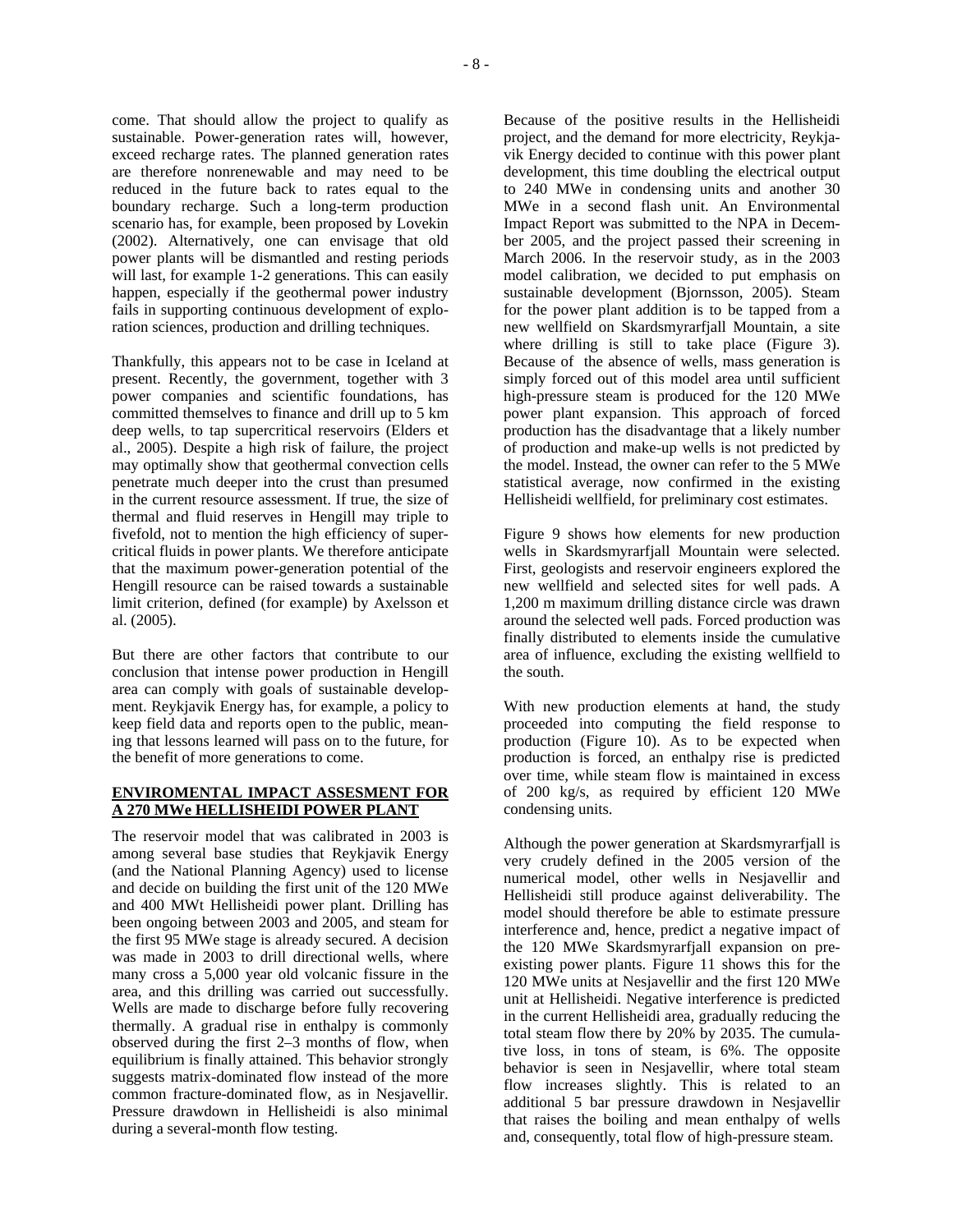

*Figure 9. New wellpads on Skardsmyrarfjall Mountain (gray circles), their radius of drilled influence (red circles) and elements to be produced out of a 270 MWe production model (in red letters). Blue lines and dots represent existing wells. Yellow denotes the 2005 volcanic fissure. Model coordinates in km.* 



*Figure 10. Predicted mean enthalpy and total production out of new wells at Skardsmyrarfjall Mountain. Production is forced.* 



*Figure 11. Predicted interference on high-pressure steam flow in Hengill model, with (red) and without (black) the 120 MWe addition to Skardsmyrarfjall Mountain. Upper part is the current Hellisheidi power plant; the lower part shows Nesjavellir performance. Time is year.* 

Recovery of mass and heat reserves in the complete Hengill numerical model was then predicted like in the 2003 calibration, assuming that all generation will terminate in 2035. Conveniently the TOUGH output file contains total mass and heat reserves in the model at every printed time step. These lines are easily extracted by a simple UNIX command like:

### grep "THE TIME IS" tough\_output\_file

to yield lines with total heat and mass in the model with time. Changes in these quantities, relative to time zero, are shown in Figure 12. The model heat reserve reaches a minimum near 2035, but has almost fully recovered by 3000 for the 240 MWe version of the 2005 model calibration. The 2003 calibration, on the other hand, already exceeds the initial heat content by 2500 and has gained additional 1 EJ (Exa Joule or  $10^{18}$  J) by 3000. This model behavior is attributed to the length of the *steady-state-save* time step in iTOUGH2 inverse file, meaning that the 2005 model is in better equilibrium at time zero than 2003.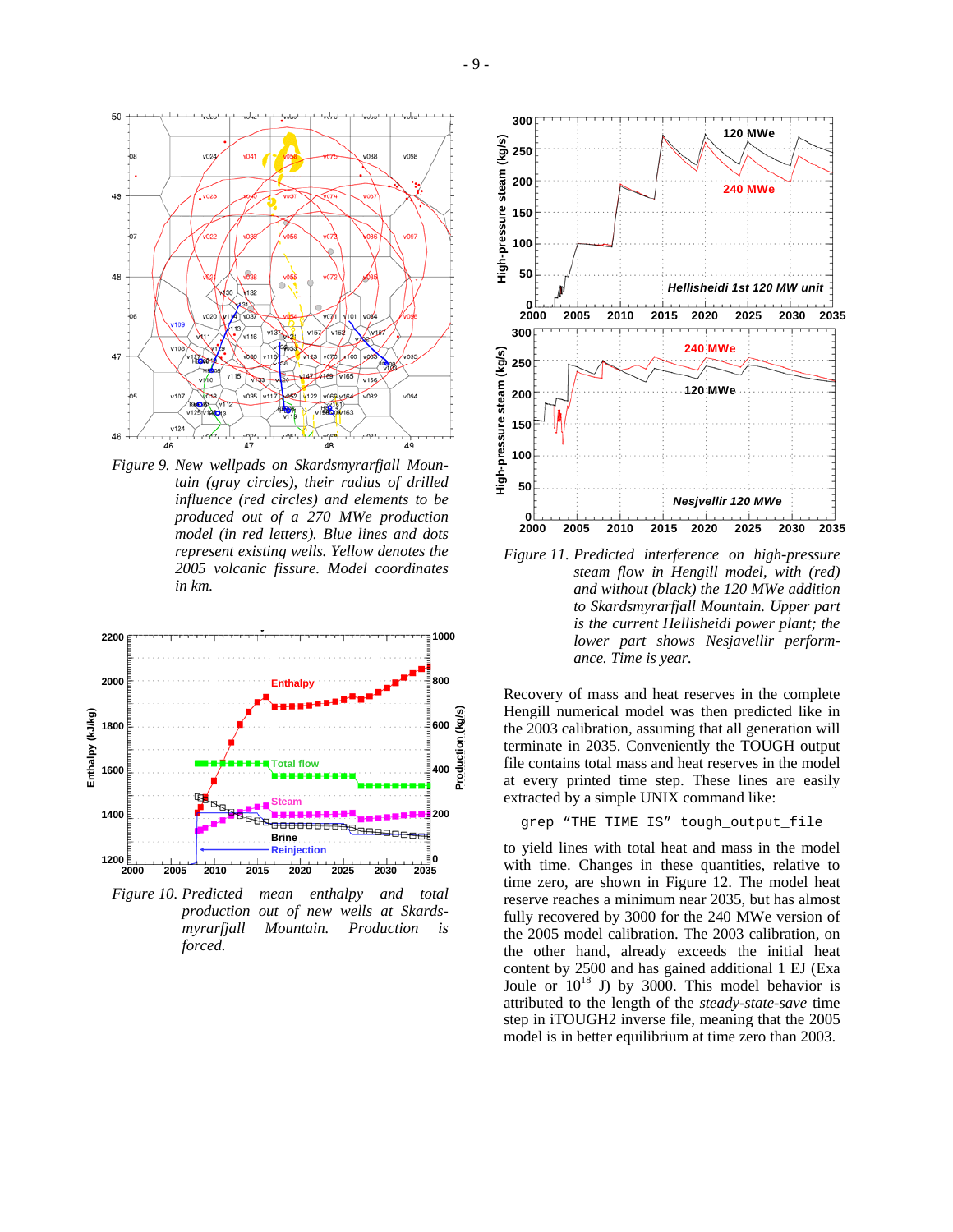

*Figure 12. Predicted changes in mass and heat reserves in the Hengill model, relative to time zero in 1975. Solid line refers to 120 MWe addition on Skardsmyrafjall, while the dashed one considers only 120 MWe in Hellisheidi. Nesjavellir generate 120 MWe in both cases.* 

Analyses like the one in Figure 12 show that despite aggressive production scenarios now considered in the Hengill area, the heat and the mass reserve can be regained by resting production fields. This accounts in particular for the mass reserve, which is replenished by good boundary recharge and will recover over the time that production is ongoing. The 25-year production history in Nesjavellir has confirmed this favorable boundary property. Intense seismic activity is another indicator of high permeability on the large scale. Depletion of mass in storage is therefore of less concern than heat depletion in overall Hengill resource management. Finally, it should be noted that the 2 EJ maximum change in heat reserve (Figure 12) is to be compared with a 3000 EJ total heat content in the model domain.

# **CONCLUSIONS**

The following are major conclusions of this paper:

A large scale, 3-D numerical reservoir model of the Hengill area, presented at the TOUGH symposium in 2003, has continued to assist in decision making and environmental licensing for new power plants in this large volcanic region.

The iTOUGH2 environment, parallel computing on multinode clusters, input and output files processed by Unix/Linux tools and scripts, plus continuous support of this project by Reykjavik Energy—all have contributed to and optimized the modeling effort. Long-term model maintenance has, furthermore, been recognized as a standard and valuable tool in Hengill resource management.

New field data collected in Nesjavellir between 2002 and 2005 have been simulated by the model. The model shows that more steam can be produced in Nesjavellir than needed for the current 120 MWe and 300 MWt plant. Unfortunately the model also predicts substantial pressure interference if production is increased, resulting in reduced mean output from the average well in the field. Drilling costs therefore appear much higher for a 30 MWe addition than for the existing units. This conclusion should be revisited if new discoveries are made in the reservoir conceptual model or if the wellfield can be expanded into the rough topography of Nesjavellir.

The power generation potential of the Hellisheidi field appears much higher than at Nesjavellir, because of Hellisheidi's larger resource area. Current wellfields can sustain cogeneration of 400 MWt, 120 MWe in condensing units and 30 MWe in a second flash unit.

An additional forced generation of 120 MWe in Skardsmyrarfjall—a new, undrilled area in Hellisheidi—results in gentle pressure interference to existing production fields. A 20% loss in highpressure steam flow is estimated at the end of a 30 year generation period, while the cumulative loss is only 6%. A five-bar pressure interference is predicted in the Nesjavellir field, but, according to the model, this will not affect high-pressure steam flow there. New and make-up wells are not predicted in this case for the Hellisheidi addition.

Termination of 400 MWe and 700 MWt power generations at Hellisheidi and Nesjavellir power plants by 2035 results in fast recovery of the subsurface fluid reserve. Full recovery is obtained over a time period similar to that of production (50–60 years). The heat reserve requires a longer time, but has also fully recovered in 500–1,000 years.

The current plans for mass and heat production in Hengill are considered aggressive and at rates exceeding boundary recharge. A slow down in power-generation rates is to be expected in the future, to make the production renewable. Alternatively, resting periods may become necessary.

The open data and report policy of Reykjavik Energy, its will to comply and work with national and local environmental licensing authorities for optimal